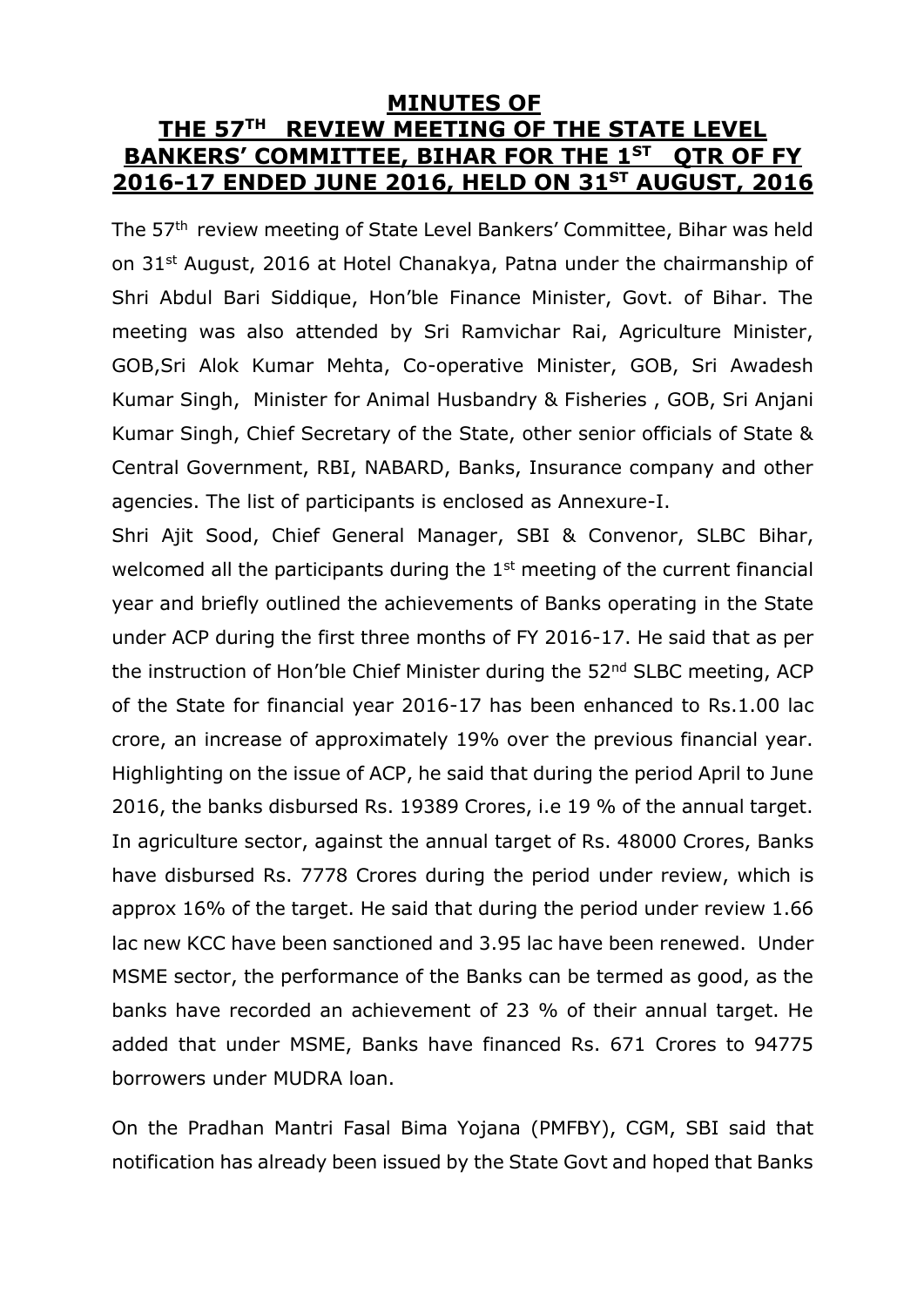would take full advantage of the scheme and the task will be completed within the stipulated deadline of  $31<sup>st</sup>$  August 2016.

CGM, SBI also highlighted the performance in opening of accounts and extending credit during the year under SHG. During the 1<sup>st</sup> Quarter of financial year 2016-17, 23359 SHG accounts were opened and credit was extended to 14746 SHG groups. He added that during the period under review credit was also extended to 12135 JLG groups amounting Rs. 78 crores.

On CD ratio, Shri Sood stated that the state had achieved 44.15 %, during the period under review and the Banks and State Govt are trying their level best to increase the CD ratio. He hoped that with the establishment of new Industrial units in the State, which requires heavy finance from the Banks, CD ratio of the State could be reached up to national level.

CGM, SBI said that the rising NPA is a major concern for the Banks, which stood at 8.86 % at the end of June 2016. He reminded that during the 54<sup>th</sup> SLBC review meeting, the Hon'ble Chief Minister had advised the Banks to analyse area wise and sector wise NPA position and submit it to the State Govt for effective monitoring of NPAs in the State. He requested the banks to submit the details by 10<sup>th</sup> September 2016 to SLBC department for onward submission to the State Govt.

Sri Sood also highlighted the performance of RSETI and Financial Literacy Centres maintained by the Banks in each district of the state and their role in entrepreneurship development and financial awareness in the state. He requested the Bankers to give priority in extending credit to RSETI trained youths. He further advised the Banks to speed up the process of construction of RSETI building so as to complete it within the stipulated time frame. Under FLC, CGM, SBI said that Banks have been allotted 3800 schools throughout the State to conduct Financial Literacy Camps. He suggested the banks to conduct at least one FLC camp by branches on the eve of international Financial literacy Day.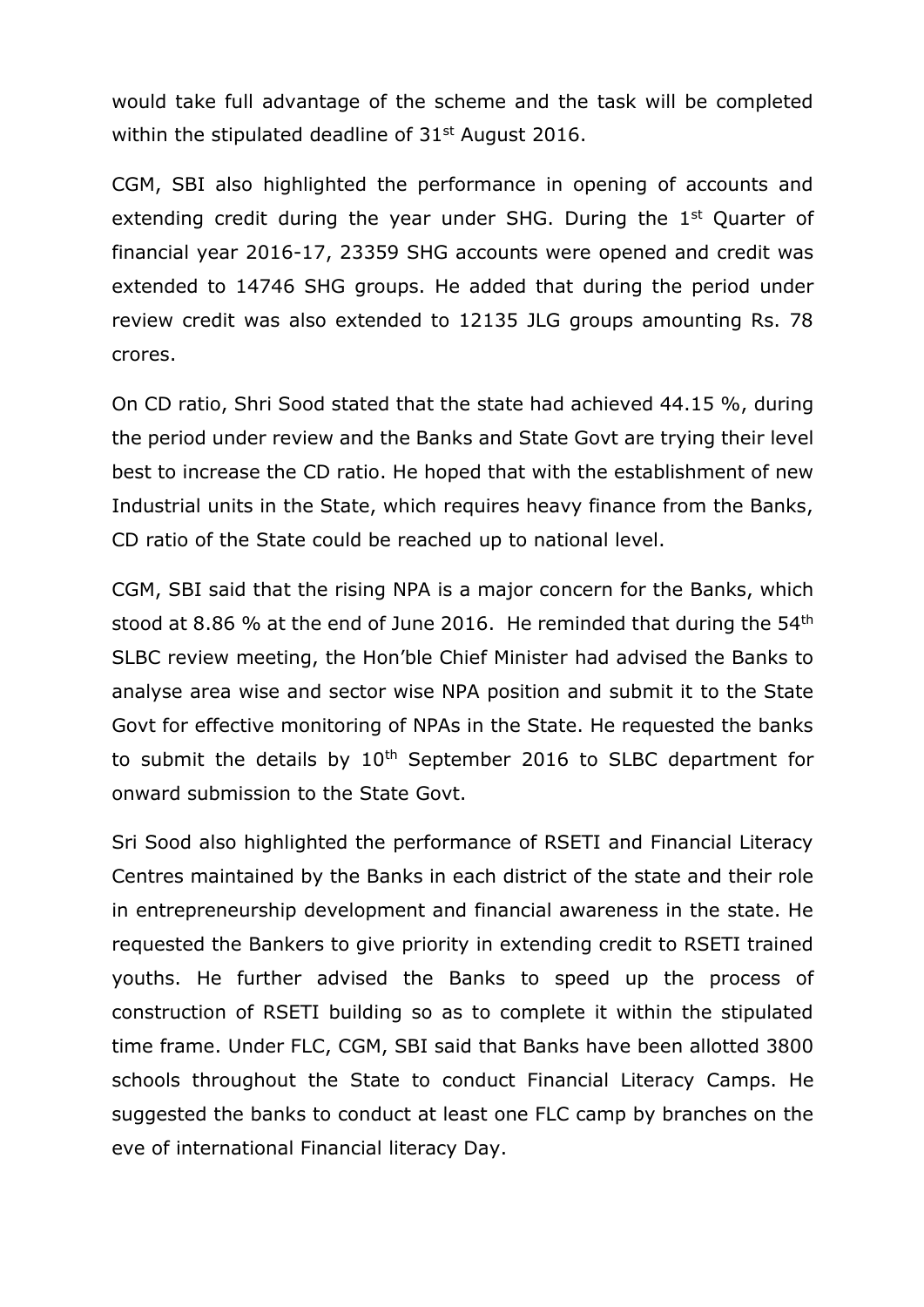At the end, Sri Sood thanked the State Govt. for the unhindered support provided to Banks in the state.

The Regional Director, Reserve Bank of India, Shri. M. K. Verma, in his address expressed happiness over banks recording an achievement of approx 71% in priority sector lending against the mandated target of 40%. He further added that within the arena of priority sector, there are certain things which have been brought under the perview of Priority Sector like Social infrastructure, which is very crucial for a State like Bihar, renewal energy, which is equally important but not found much headway. He said that Agriculture sector has performed well during the quarter as it is envisaged from the recorded data of 57<sup>th</sup> SLBC meeting. Against the benchmark of 18% of total Advances, banks have registered a growth of 37%, which can be termed as good performance. However, most of the loans under this sector is in the form of soft loans i.e. KCC and long term credit have not found any substantial progress. He expressed his concern that long term credit under agriculture sector is not getting proper attention due to non digitization of land records and requested the State Govt to give a proper thought over this issue. Under MSME, RD, RBI said that the banks have recorded a good progress and advised to continue this trend during the rest of the financial year.

RD,RBI expressed happiness over the new Industrial policy launched by Govt of Bihar and hoped that it will boost the Industrial sector in the State.

On branch opening, the RD expressed concern over opening of only 31 Branches up to first Quarter of the current financial year as against the stipulated target 1640 branches and advised the banks to make an all out effort to achieve the target. He also advised SLBC to regularly monitor opening of branches and hold periodical meetings with Banks to review the position and advise RBI accordingly. He also advised the Banks to give proper thrust on this issue so that all the 1640 branches are opened by 31<sup>st</sup> March 2017.

On Financial Inclusion, RD, RBI mentioned that under the roadmap for covering all unbanked villages with less than 2000 population, all the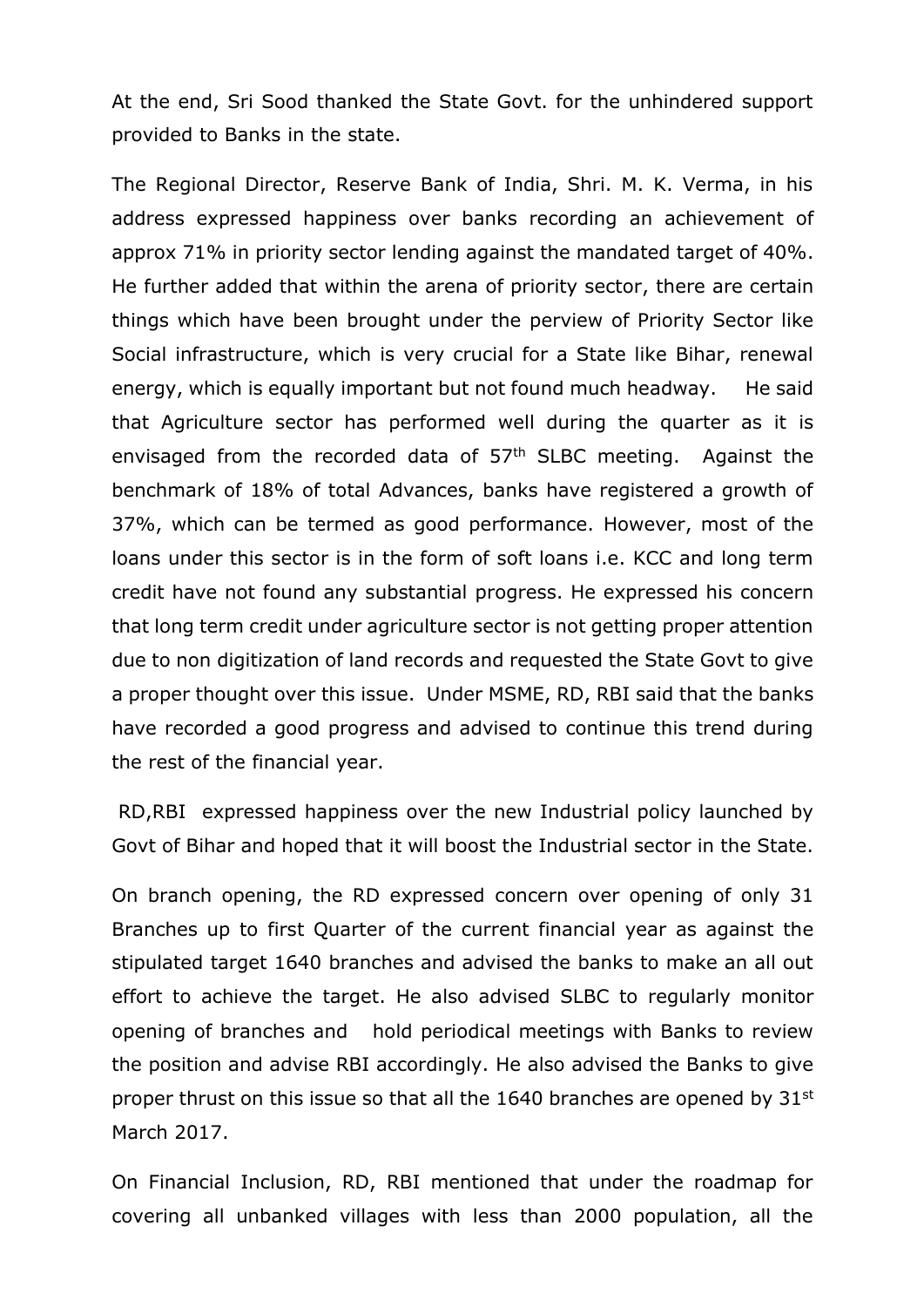27,343 villages allocated to various banks have been covered as on 14<sup>th</sup> August 2015. However, he expressed concern over coverage of only around 2% by Brick & Mortar branches against the stipulated target of 5%.

Shri Verma also stressed the need to increase lending under Housing loan in rural areas and requested the State Govt to remove the hurdles in approval of the Site Plan in rural areas.

On CD ratio, Sri Verma said that as per RBI instruction, all the RUSU branches across the country should have a target of 60% CD ratio. He advised the banks and the State Govt to ensure that State should not lag behind in CD ratio. RD, RBI expressed that in those districts, where CD ratio is below 40%, special sub-committee of DCC should be held at regular intervals to devise a roadmap/timeframe to improve the CD ratio in the district. He advised that from next SLBC meeting onwards, SLBC should present the entire strategy adopted during the DCC meeting of the district.

The Regional Director, RBI expressed concern at the NPA level of 8.86% of Banks adding that if written off bad debts and restructuring is added, NPA level of Banks might rise up to 11-12%. He mentioned that high NPAs lead to greater provisioning requirement which in turn lead to lower capital adequacy constraining the lending of the banks. He remarked that more than 4 lakh certificate cases are pending in the State and numbers of new cases added are more than the number of cases disposed off during every quarter. He expressed that in some of the districts, Certificate Officers are not posted, which results in low disposal of certificate cases. He requested the banks to intensify their efforts and the Govt. to provide support in their recovery related issues, like appointment of certificate officers for the disposal of certificate cases, execution of SARFAESI notices etc.

The Chief General Manager, NABARD Shri R.K.Das, in his address expressed concern over shrinking of lending portfolio in the State. He said that agriculture and MSME sectors are fastest growing sectors in the country and State, too has vast potential. He advised the RRBs to increase their lending in the State as they are the leading Banks in Agriculture finance.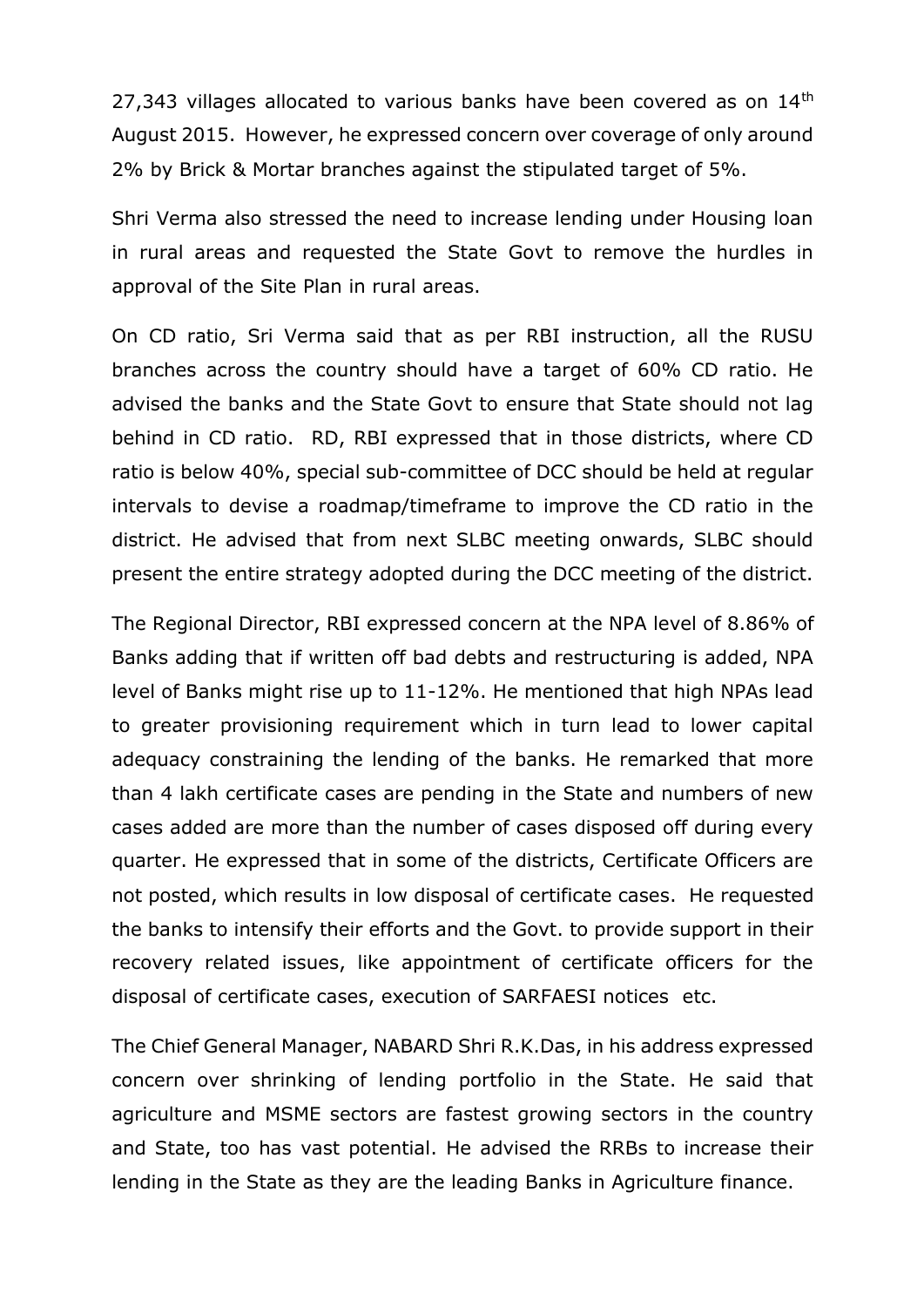Thereafter, a presentation on Bihar Student Credit Card Scheme was made by Shri K. Senthil Kumar,IAS, Additional Secretary, Education Deptt. Govt of Bihar. He explained that the State of Bihar is one of the fastest growing States in the country and the state Govt is committed for supporting the youths of the State in acquiring higher education. Under the scheme, the State Govt will Guarantee loans provided under Student Credit Card up to Rs. 4.00 lacs to those students who wish to acquire higher Education from recognised Indian Institutions. The Additional Secretary said that under the new Education loan scheme, in case of default of loan/ loan becomes NPA, Govt of Bihar will reimburse 100% of the principal amount along with accrued interest thereon during the moratorium period as well as during the course period under terms & conditions mentioned there in the scheme. The amount will be reimbursed within 30 days from lodging of claim. The loan amount apart from the tuition fee would also consist of living expenses, books, laptops etc. The Additional Secretary requested all Banks to cooperate with the State Govt in successful implementation of this scheme, which is scheduled to be launched from 02<sup>nd</sup> Oct 2016. Chairman, MBGB suggested that RRBs, which has good infrastructure in the State of Bihar should also be included under the Student Credit Card Scheme. On his suggestion, Principal Secretary (Finance) agreed to the proposal. The SLBC approved the revised Student Credit Card Scheme.

Minutes of the last SLBC meeting were then confirmed and Action Taken Report on the action points of 56th SLBC meeting was adopted by the House.

Presentation was, thereafter, made by AGM, SLBC on major agenda items. After discussion on the agenda items during the meeting, the following points emerged.

## **A. AGRICULTURE RELATED ISSUES:**

## **(I) Sub-Committee meeting of SLBC on Agriculture**:

#### a. **Agri ACP**:

The achievement under Agri ACP during the 1<sup>st</sup> Quarter of Financial Year 2016-17 was 16 % of the annual target. All banks were requested to give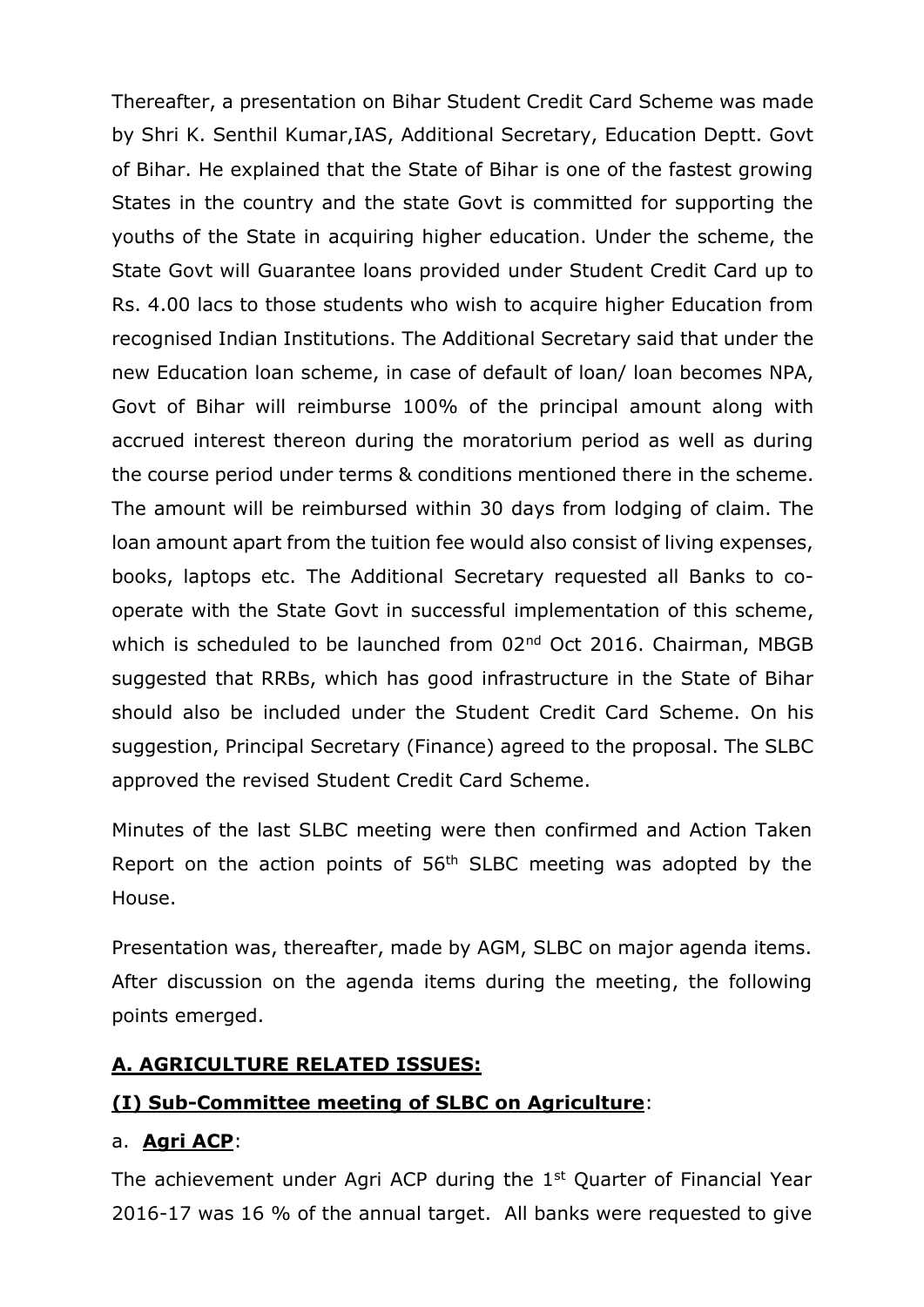due attention to Agri lending, especially in allied activities to all deserving farmers.

#### b. **KCC:**

The achievement of only 11% of annual target during the 1<sup>st</sup> Quarter of the current Financial Year was viewed as unsatisfactory. Low achievement in KCC was due to less sanction and renewal of KCC by RRBs. Chairman, MBGB advised that due to Audit of Branches in the month of April & May 2016, less number of KCC were disbursed during the period under review. He also raised the question of non insurance of KCC to JLG members due to compulsory feeding of land details under PMFBY. He told the house that due to this constraint financing to this particular group could not be done resulting in low performance of KCC. The Finance Minister directed the concerned Govt official to solve the problem. The banks were advised to give due attention to increase financing under KCC.

#### c**. Dairy, Fishery & Poultry**:-

The performance under Dairy, Fishery and Poultry sector of the banks was described as very poor. The house agreed that for overall development of the state, these three sectors should be given top priority and urged the bankers to increase the lending in these sectors. Shri Awadesh Prasad Singh, Minister for Animal Husbandry and fisheries, GOB expressed that the Bihar is a consumer state of dairy, fishery & poultry, hence development of these sectors are very essential for overall development of the state.

#### **e. SHG, RSETI & FLC:**

Following issues were highlighted with regard to financing to SHGs/ JLGs and the functioning of RSETIs/ FLCs:

## **(I) Self Help Group (SHG)/Joint Liability Group (JLG)**

a) 23359 SHG accounts were opened by the banks during the  $1<sup>st</sup>$  Quarter of FY 2016-17 and 14746 SHGs were credit linked with a total amount of loan being Rs 131.65 crores. The target for SHG credit linkage is 2, 00,000 for the current financial year. During the  $27<sup>th</sup>$  Sub- Committee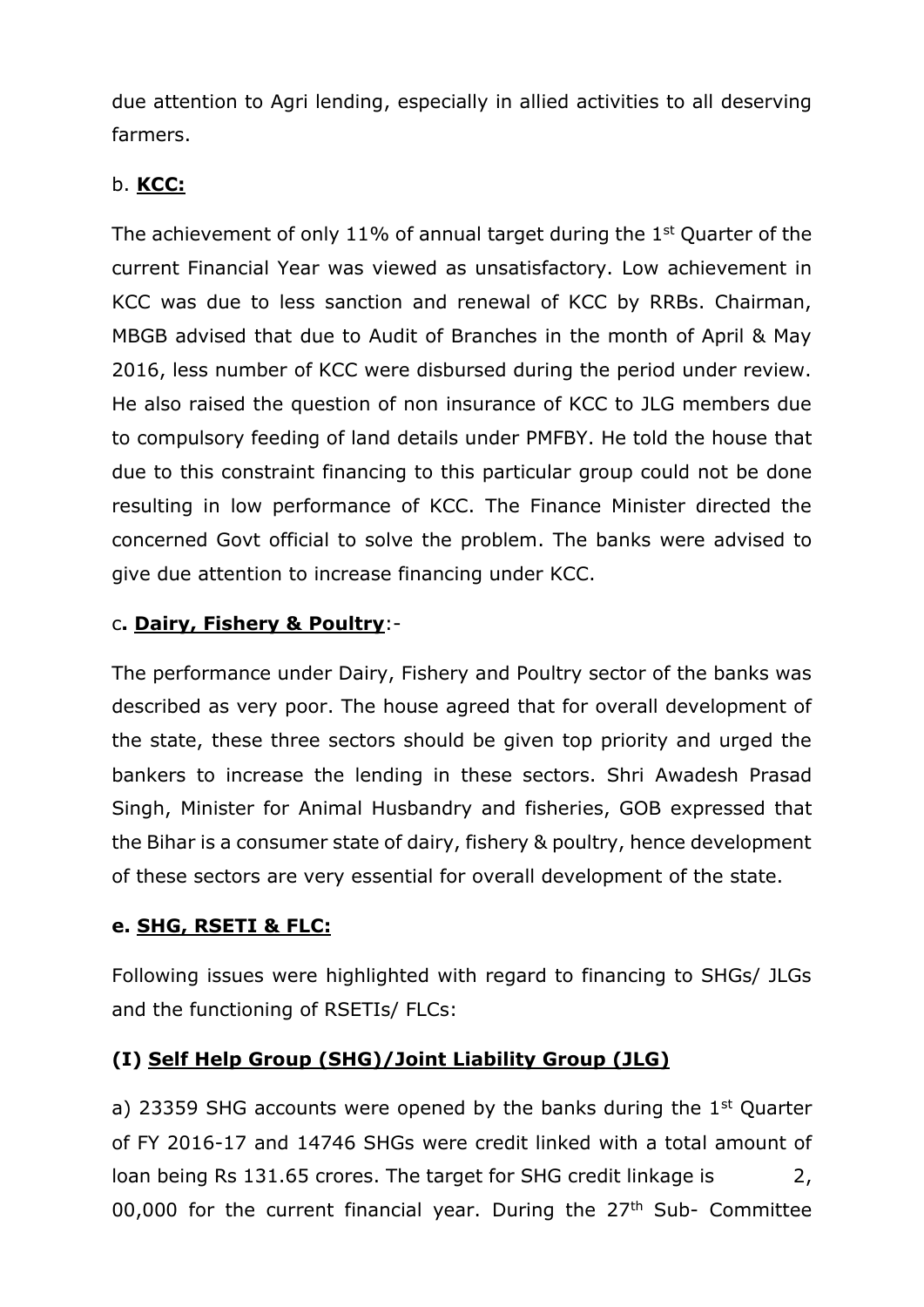meeting on SHG & RSETI, , it was unanimously agreed to raise the quantum of first & second dose of loan to be minimum Rs. 1.50 lacs and Rs. 3.00 lacs respectively after factoring in RBI Guidelines.

b) Banks to ensure use of common format for account opening  $\&$  1<sup>st</sup> dose credit linkage of SHGs.

c) Against the annual target of credit linkage of 100000 JLGs, 12135 were financed by Banks during the  $1<sup>st</sup>$  Quarter of FY 2016-17. Commercial Banks were asked to focus on JLG financing.

d) Performance of Banks under NULM was found to be unsatisfactory. Banks were advised to include performance of NULM as one of the Agenda item during the DLCC meeting. The Principal Secretary, UDHD advised that under new guidelines on NULM, Banks to use common application form for account opening and credit linkage. AGM, SLBC appraised the house that approval of common application form under NULM may be put up as an Agenda during SLBC sub committee meeting on SHG for approval of the house. The Principal Secretary also advised that subsidy amount under NULM will be centralised and deposited in a Nodal Bank designated by SLBC and Banks can claim their subsidy amount through their Nodal branch.

e) Banks were also advised to feed proper product code while opening SHG accounts in the system to avoid the problems in interest subvention.

# **(II) RURAL SELF EMPLOYMENT TRAINING INSTITUTE (RSETI)/FINANCIAL LITERACY CENTRE (FLC)**

a) Banks were asked to give more focus to the settlement of trainees which is the main objective behind creation of RSETIs, and for this sustained hand-holding of the trainees need to be ensured.

b) Banks were advised to give priority in sanction of MUDRA loans to improve the credit linkage of RSETIs. RD, RBI advised the banks to take necessary steps to increase their lending under MUDRA loan.

c) Banks were also advised to start construction of RSETI building immediately in districts, where land has been allotted by the State Govt.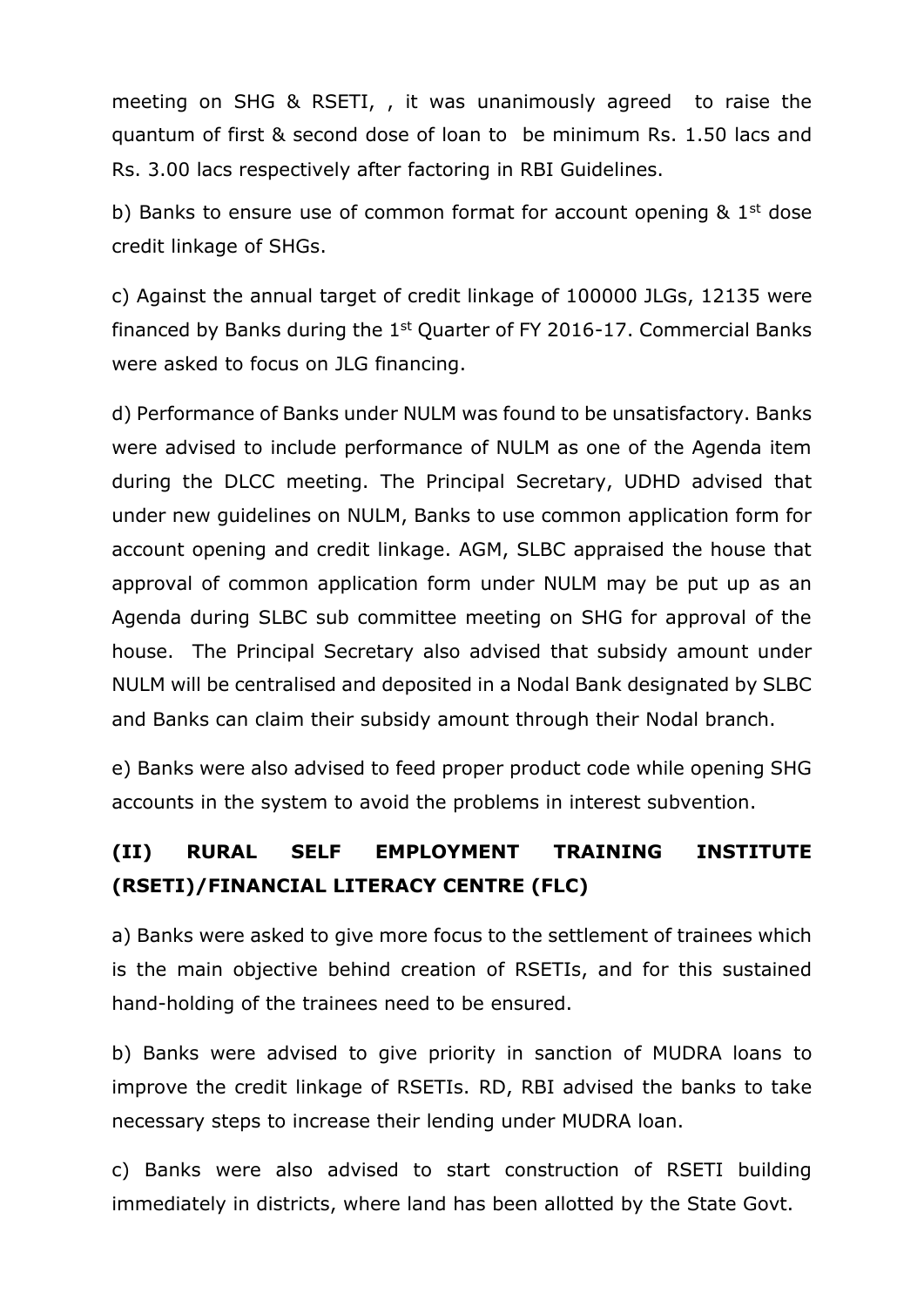d) Principal Secretary, UDHD also raised the issue of training of MNREGA workers by RSETI and requested the Banks to instruct RSETIs under their control to complete within the stipulated deadline.

b) Loan application forwarded to branches for credit linkage of RSETI trained persons should be a regular agenda item in BLBC & DLCC meetings.

c) Banks were requested to ensure that their rural branches organise at least one financial literacy camp every month to sensitize people about the benefits of maintaining bank account and various schemes of the Banks.

## **B. ISSUES RELATED TO 'INDUSTRIES'**

## **(I). Achievement under MSME ACP:**

During the Financial 1<sup>st</sup> Quarter of FY 2016-17, against the annual target of Rs. 15000 crores, Banks under MSME have disbursed Rs 3439 crores, which is 23 % of their annual target.

The Principal Secretary, Industries highlighted the new industrial policy approved by the Govt of Bihar and effective from 01.09.2016. He said that the policy is Incentive linked, which will be applicable to loans sanctioned through Banks. The Principal Secretary requested all Banks to take advantage of the new Industrial Policy and increase their lending under Industrial Sector.

## **(II). Achievement under PMEGP:**

The achievement under PMEGP during  $1<sup>st</sup>$  Quarter of FY 2016-17 was viewed by the house as not at all satisfactory. Against the physical target of 3455 projects for 2016-17, Banks have sanctioned only 417 projects amounting to Rs. 6.62 Cr during the period under review. As industrial sector is a national priority area and has the potential to provide large numbers of jobs to people, Banks were requested to give adequate attention towards financing under the scheme.

## **(III) SMALL ROAD TRANSPORT OPERATORS (SRTOs)**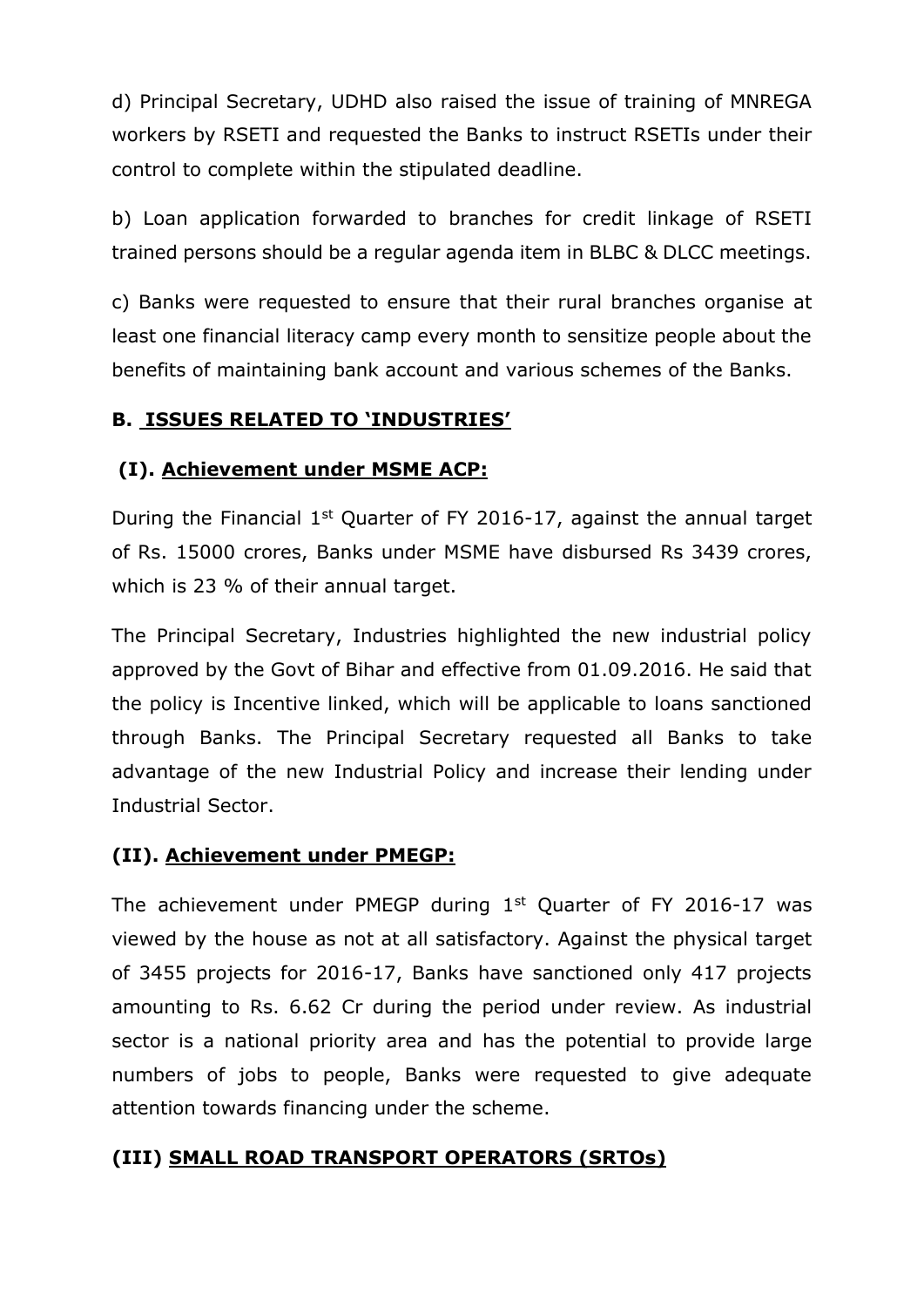Against the target of financing 22000 units, Banks in the State have sanctioned loan amounting to Rs. 188.79 Crores for purchasing 4486 vehicles during the 1st Quarter of Financial Year 2016-17. CGM, SBI raised the issue of delay in issuance of 'Smart Cards' to vehicles Registered under Bank finance. It was also agreed upon to obtain 'No objection certificate' from Bank before renewal of permit of vehicles purchased under Bank's finance, so that defaulting borrowers can be traced and Bank's NPA under SRTO category is controlled.

## **(IV) MUDRA LOAN :**

The Pradhan Mantri Mudra Yojana was launched on 08th April 2015 with an objective to create an inclusive, sustainable and value based entrepreneurial culture in the country. Up to  $31<sup>st</sup>$  July 2016, Banks in the State have sanctioned 94775 accounts amounting Rs. 671.04 crores.

## **(V) STAND UP INDIA:**

Stand- Up India was launched by the Hon'ble Prime Minister on April 05, 2016. The objective of the Stand-up India is to facilitate Bank loans between Rs. 10 lacs to Rs. 1.00 Crore to at least one scheduled caste(SC) or Scheduled Tribe(ST) borrower and at least one women borrower per branch for setting up a Greenfield Enterprise. Up to 17.08.2016, 225 out of 6692 branches have sanctioned loans to 264 borrowers amounting Rs. 43.35 Crores. Director, DFS termed the performance under Stand up as unsatisfactory. He said that as per the instruction issued by GOI, every Bank branch in the State should sanction 2 loans to eligible borrowers under Stand up India. He added that a campaign would be launched from 15<sup>th</sup> Sep to 30<sup>th</sup> Oct 2016 to boost the lending under Stand-up India in the State. He also advised that a special SLBC would be called on MUDRA & Stand-up India in coming days for which he would advise the exact date later on.

## **C. OTHERS:-**

## **(I). OPENING OF BRANCHES:**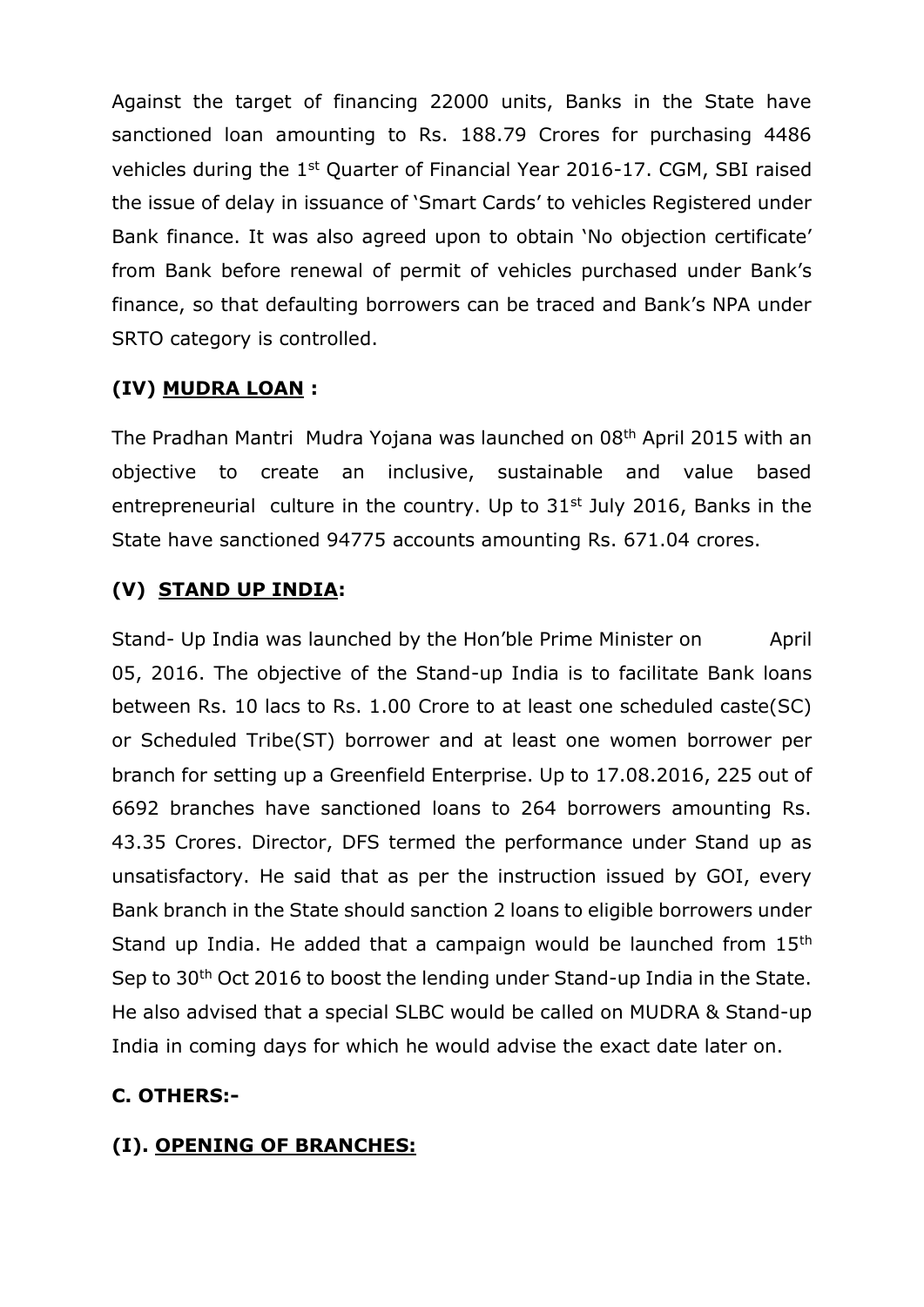The Banks in the State had opened only 31 branches during the current FY against the annual target of 1640. AGM, SLBC recalled the empowered committee meeting on RRBs at RBI, wherein a decision was taken to review opening of branches at those centres where bank branch exists within the radius of 2-3 KM. RD, RBI clarified that Banks have to open 1640 branches by 31<sup>st</sup> March 2017 and advised SLBC to review the performance of opening of branches periodically and advise RBI accordingly. The Chief Secretary described the performance of Banks, as unsatisfactory. He advised them to increase the pace of opening of Branches so that the target is achieved by 31<sup>st</sup> March 2017. In this connection, he said that 236 Panchayat Bhavans are ready in the State and Banks can opt for opening of Branches at these Centres. The Development Commissioner said that there should not be any problem regarding premises as sizeable numbers of buildings are available at villages having population above 5000. Principal Secretary, Finance drew the attention of the house on a specific issue of Assurance of Govt in one of the Assembly questions regarding opening of a regular bank branch at Jhunjhunia village under Yalia panchayat of Sangrampur block in Munger district.

#### **(II). HOUSING LOAN:**

During the 1st Quarter of FY 2016-17, the achievement of Banks under Housing loan was 18% of the target, i.e 4308 against 24000. AGM, SLBC stated that certain issues like master plan, title deed, map approval, agriculture land in rural areas are coming in the way of sanctioning housing loan. He requested for the state govt's intervention to facilitate the sanctioning process.

The Chief Secretary advised the concerned State Govt Deptt to look into the matter and advise the Banks accordingly.

Sri Ramvichar Rai, Agriculture Minister, Govt of Bihar in his address expressed happiness over attending the 57<sup>th</sup> SLBC meeting. He said that for upliftment of farmers in the State, the State Govt provides subsidy on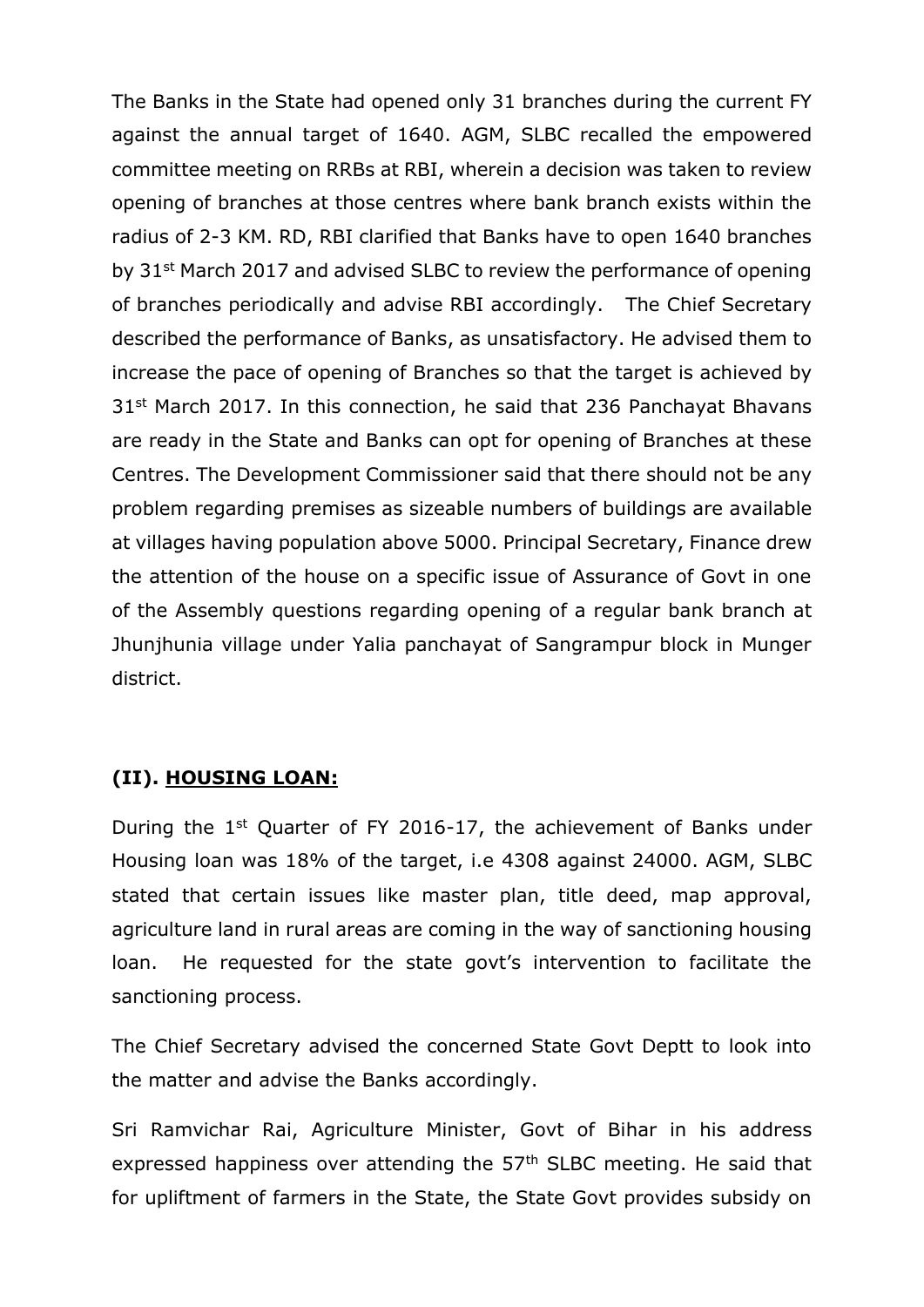farm equipments, Diesel, seeds etc. The subsidy is credited to beneficiaries account through NEFT/RTGS. He expressed his unhappiness over delay in transfer of fund through NEFT/RTGS from branches in the State and advised the Banks to take necessary steps so as to credit the amount on time.

Sri Awadhesh Kumar Singh, Minister for Fishery & Animal Husbandry Deptt, Govt of Bihar in his address expressed satisfaction over the Agenda wise discussion during the SLBC meeting. However, he expressed his displeasure over poor performance of banks in dairy & fishery during 1  $1<sup>st</sup>$  Quarter of financial year  $2016-17$ . He said that out of the target of Rs. 3122 Crores under dairy, only 3818 numbers of loans amounting Rs. 92.58 crores have been sanctioned during the financial year. In fishery too, the performance has not been encouraging. He advised the bankers to be more sensitive towards the feelings of the people and provide adequate financial assistance to the needy people, especially SC/ST class where 75% subsidy is provided by the State Govt under dairy loans. He advised the Banks to simplify the lending process for better result in Agriculture and allied activities.

Sri Alok Kumar Mehta, Minister of Co-operative Deptt, Govt of Bihar in his address highlighted the performance of Co-operative Banks in the State. He expressed his happiness over Co-operative Banks achievement under ACP of Rs. 324 Crores against the target of 1000 Crores during the financial year 2016-17, a YOY growth of 912%. He said that image of the Cooperative Bank should be improved for increasing the business of the Cooperative Bank.

The Finance Minister, Government of Bihar, Sri Abdul Bari Siddique in his address expressed happiness over approval of Student Credit Card by the house during the SLBC meeting. He said that more than 80% of the population in the State are rural based and their livelihood depends on Agriculture and its allied activities. He, therefore, advised the Banks to be proactive in their approach and increase their lending under agri sector to improve the socio economic scenario of the State. The Finance Minister was also critical over opening of branches during the current financial year. He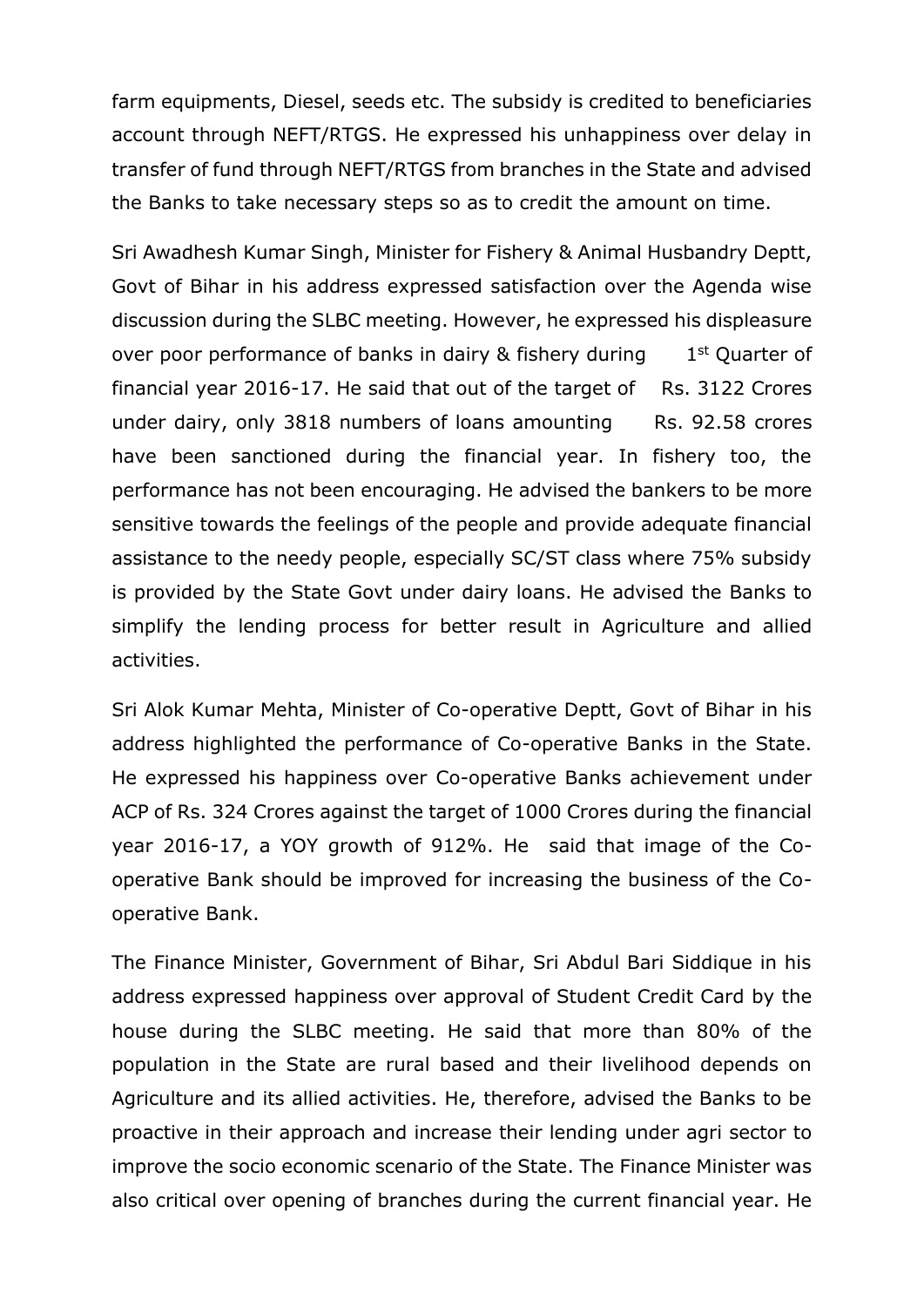advised the bankers to expedite opening of new branches in order to bridge the gap between population wise average number of branches at state level and national level. He expected that performance of Banks under ACP would improve during the remaining period of the current financial year. He advised that the issues raised and suggestions offered by CGM, SBI; RD, RBI and CGM, NABARD should be worked upon vigorously and the progress be reviewed regularly. It should be ensured before next SLBC meeting that the hurdles in extending housing loan in rural areas are removed. Discussions with the Chairman of Revenue Board should be made to explore the solutions regarding settlement of certificates cases. Cooperation of district administration/public representative in opening of new bank branches should be obtained after clarifying their role in this regard. Concerted efforts are essential on important issues to meet the targets viz. increase in CD Ratio, opening of bank branches, extending housing loan in rural arrears etc.

#### **58th Quarterly SLBC Meeting**

At the end of the meeting, it was decided by the house to hold the  $58<sup>th</sup>$ Quarterly SLBC Review Meeting of Bihar on 16.11.2016.

The meeting ended with a vote of thanks to all the participants by Sri B.G. Sandhibigraha, Deputy General Manager, Oriental Bank of Commerce. He thanked all for fruitful discussion on various issues during the SLBC meeting and on behalf of all banks he assured the State Government for better performance by Banks during current FY on the lines discussed in the meeting.

**\*\*\*\*\*\*\*\*\*\*\*\*\*\*\*\*\*\*\*\*\*\*\*\*\*\*\*\*\*\*\*\*\*\*\*\***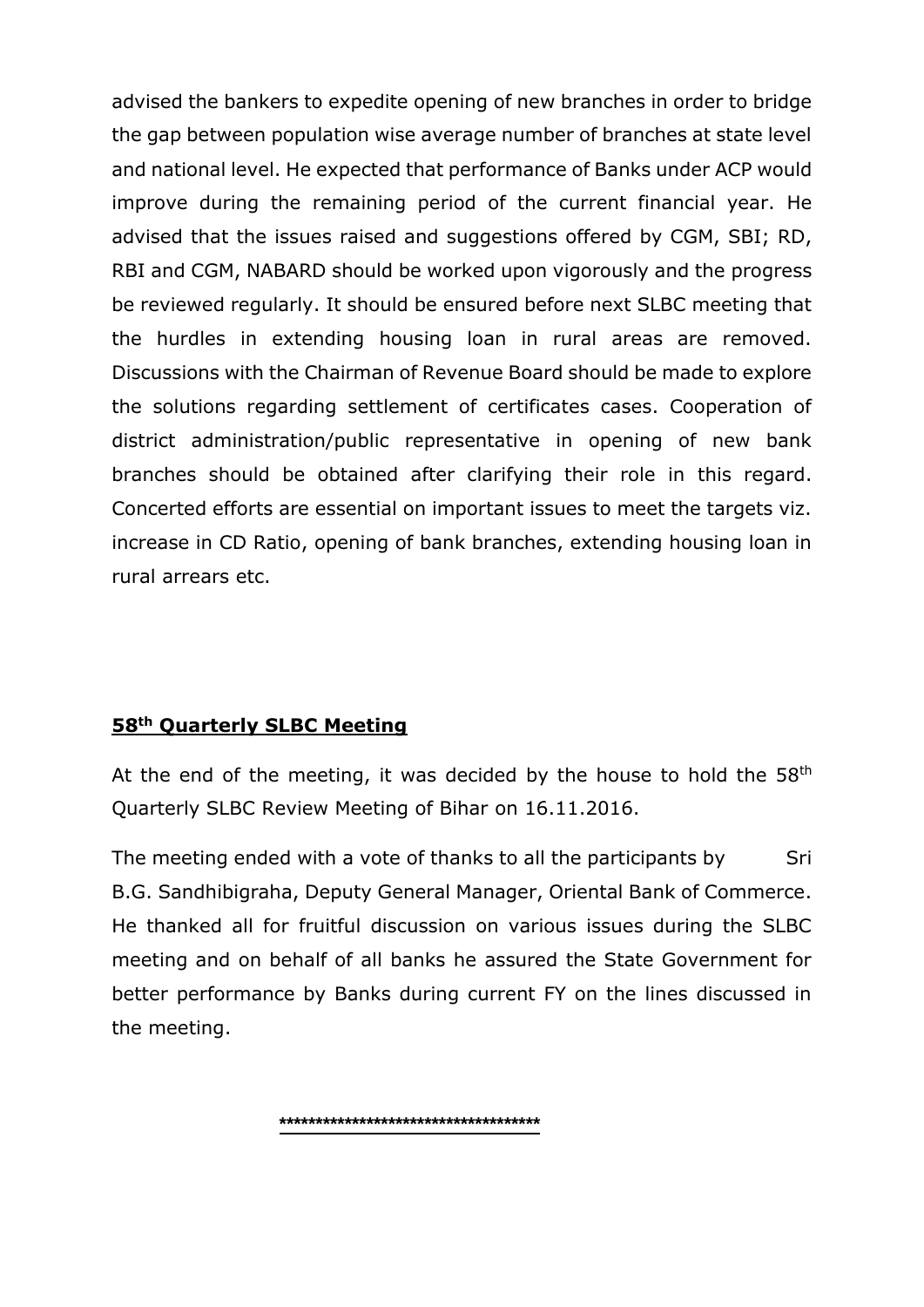## **ACTION POINTS**

#### **57 th SLBC MEETING HELD ON 31st AUGUST 2016**

1. Banks should put in concerted efforts to ensure achievement of 100% target set under ACP for 2016-17.

(Action: All Banks)

2. The Banks should give focus on financing Dairy, Fishery and Poultry schemes in order to achieve the ACP target under Allied activities.

(Action: All Banks)

3. Banks to initiate suitable steps to achieve the target of Branch opening for population above 5000 by March 2017. SLBC Department to monitor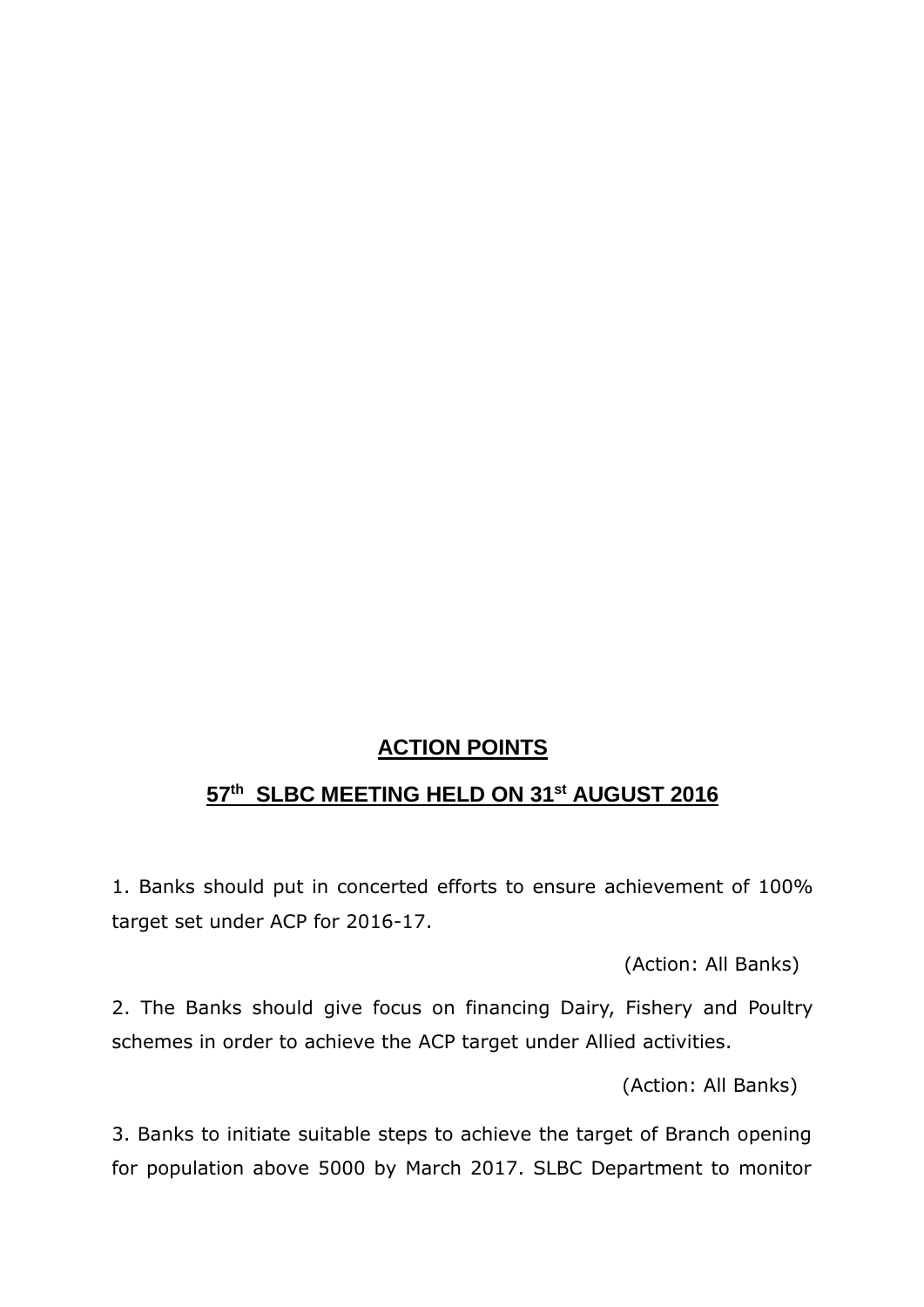branch opening with Banks on a regular basis and report to RBI on a Quarterly basis.

(Action: All Banks and SLBC, Bihar)

4. As per RBI guidelines, Instruction to be issued to LDMs and district authorities to hold special sub-committee of DCC in those districts, where CD ratio is less than 40%.

(Action: All Banks)

5. Banks to analyse area wise and sector wise NPA position and submit it to the State Government positively by 10.09.2016 for effective monitoring of NPAs.

(Action: All Banks)

6. Banks to submit District wise Certificate Cases to State Govt for effective monitoring and speedy disposal of certificate cases.

(Action: All Banks)

7. State Government to ensure posting of Certificate officers in all districts for smooth and speedy disposal of Certificate cases.

(Action: State Government)

8. Banks to give more focus on advances under DRI schemes to achieve the benchmark of 1% of total aggregate advances during previous year.

(Action: All Banks)

9. State Government to issue suitable guidelines in respect of approval of map in rural areas to increase lending under Housing loan in rural areas.

(Action: State Government)

10. The State Govt to issue suitable instruction to concerned Department with regard to renewal of permit of vehicles purchased under Bank's finance to control NPA under SRTO.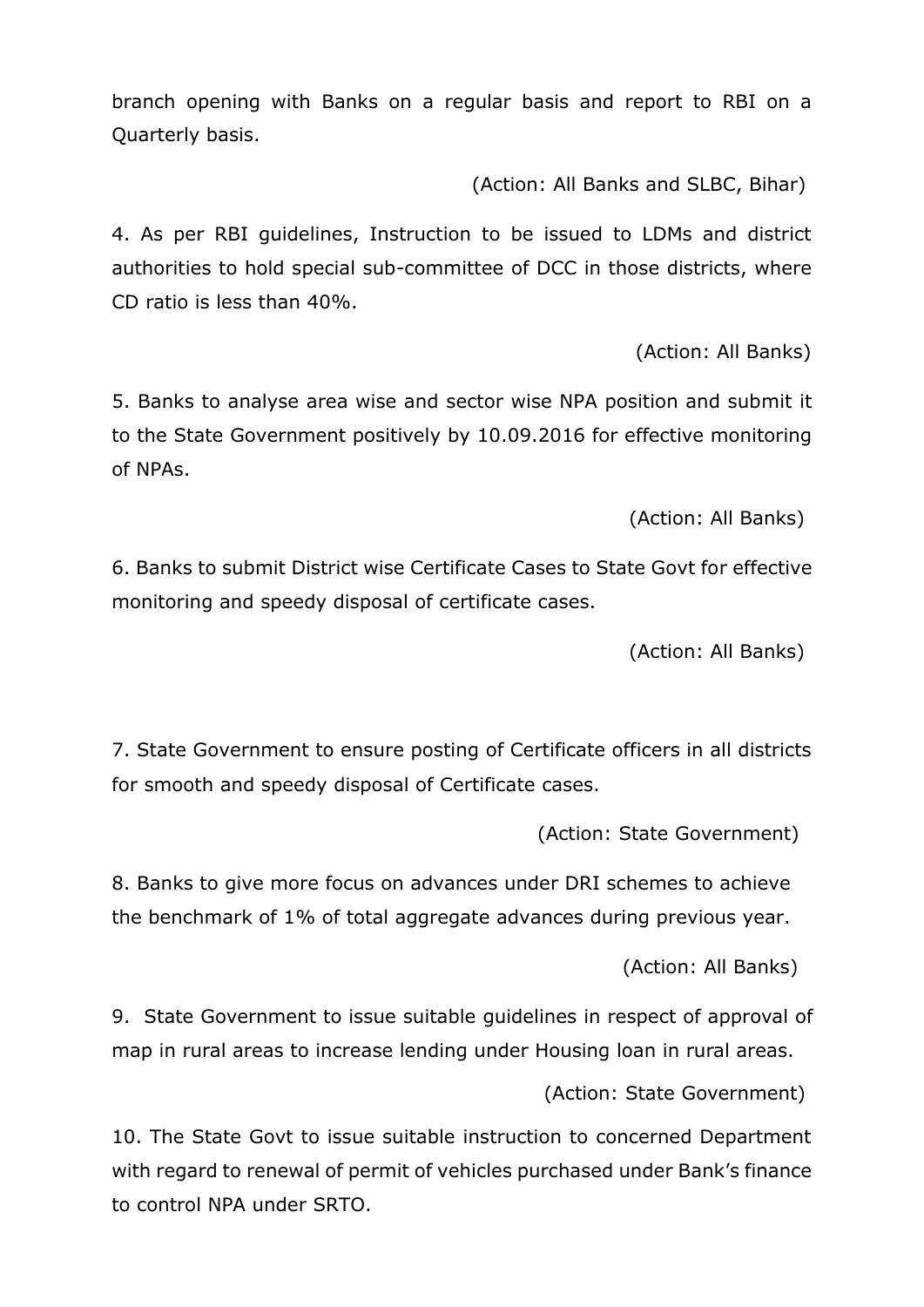11. Banks to ensure sanction of at least 2 loans per branch to eligible borrowers under Stand up India.

(Action: All Banks)

## **LIST OF PARTICIPANTS OF 57th SLBC MEETING HELD ON 31.08.2016 AT HOTEL CHANAKYA, PATNA**

ANNEXURE-I

| Sl. No.                        | Name of the Participant     | Designation/Office                               |  |
|--------------------------------|-----------------------------|--------------------------------------------------|--|
| <b>Ministers:-</b>             |                             |                                                  |  |
|                                |                             |                                                  |  |
|                                | Shri Abdul Bari Siddiqui    | Finance Minister, Govt. of Bihar                 |  |
|                                | Shri RamVichar Rai          | Agriculture Minister, Govt. of Bihar             |  |
|                                | Shri Alok Kumar Mehta       | Co-operative Minister, Govt. of Bihar            |  |
|                                | Shri Awadhesh Kumar Singh   | Animal & Husbandry Minister, Govt. of Bihar      |  |
| State Govt. & Govt. Of India:- |                             |                                                  |  |
|                                | Shri Anjani Kumar Singh     | Chief Secretary, Govt. of Bihar                  |  |
|                                | Shri Shishir Kumar Sinha    | Development Commissioner, Govt. of Bihar         |  |
|                                | Shri Ravi Mittal            | Principal Secretary (Finance), Govt. of Bihar    |  |
|                                | Shri Chaitanya Prasad       | Principal Secretary, Urban Development &         |  |
|                                |                             | Housing Deptt.                                   |  |
|                                | Shri S. Siddharth           | Principal Secretary, Industries, Govt. Of Bihar  |  |
|                                | Shri Arvind Kumar Choudhary | Secretary, Rural Development                     |  |
|                                | Shri Rahul Singh            | Secretary, Finance (Expenditure), Govt. Of Bihar |  |
|                                | Shri Bala Murugan D.        | CEO, Jeevika                                     |  |
|                                | Shri Mihir Kumar            | Director, Deptt. of Financial Services, Gol      |  |
|                                | Shri K. Senthil Kumar       | Addl. Secretary, Education                       |  |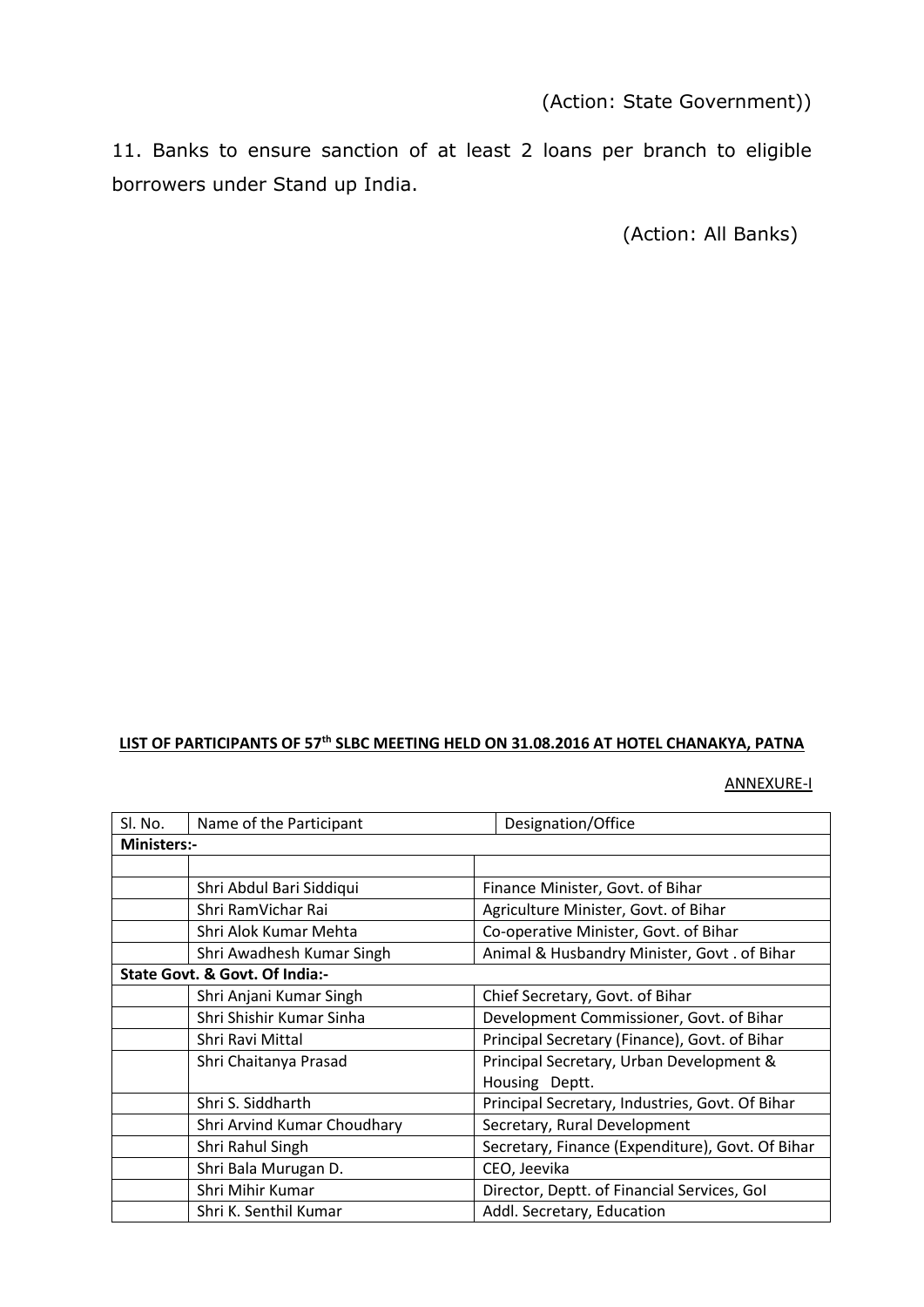|                         | Shri Bhola Prasad           | PA to Co-operative Minister, Govt. Of Bihar                  |  |  |
|-------------------------|-----------------------------|--------------------------------------------------------------|--|--|
|                         | Shri Suraj Kumar Sinha      | OSD to Finance Minister, Govt. Of Bihar                      |  |  |
|                         | Shri Awadhesh Kumar         | OSD, Finance                                                 |  |  |
|                         | Shri Asghar A. Khan         | OSD, Deptt. Of Education                                     |  |  |
|                         | Shri Rajesh kumar Singh     | ADG, UIDAI                                                   |  |  |
|                         | Shri Himanshu Kumar Rao     | Director Agriculture, Govt. Of Bihar                         |  |  |
|                         | Shri Radhe Shyam Sah        | Director, Animal Husbandry                                   |  |  |
|                         | Shri Ajay Kumar Jha         | Dy. Director (Dairy)                                         |  |  |
|                         | Shri Yogendra Rai           | Under Secretary, Finance, Govt. Of Bihar                     |  |  |
|                         | Shri S.N. Tripathi          | S.O (Banking), Institutional Finance                         |  |  |
|                         | Shri Sanjay Kumar           | SP, CID                                                      |  |  |
|                         | Ms. Rupam                   | DC, Finance                                                  |  |  |
| <b>RBI &amp; NABARD</b> |                             |                                                              |  |  |
|                         | Shri M.K. Verma             | Regional Director, Reserve Bank of India                     |  |  |
|                         | Shri Ranjeet Kumar Das      | Chief General Manager, NABARD                                |  |  |
|                         | Shri Brij Raj               | General Manager, Reserve Bank of India                       |  |  |
|                         | Shri N.K. Verma             | Asstt. General Manager, Reserve Bank of India                |  |  |
|                         | Shri Binay Sinha            | Asstt. General Manager, NABARD                               |  |  |
|                         | Ms. Sujata Shah             | Asstt. Manager, NABARD                                       |  |  |
| <b>Other Bankers:-</b>  |                             |                                                              |  |  |
|                         | Shri Ajit Sood              | Chief General Manager, State Bank of India                   |  |  |
|                         | Shri Abhijit Dutta          | General Manager, NW-I, State Bank of India                   |  |  |
|                         | Shri V.S. Negi              | General Manager, NW-III, State Bank of India                 |  |  |
|                         | Shri Sanjiv Sharan          | General Manager, Punjab National Bank                        |  |  |
|                         | Mrs. K. Manjula             | Dy. General Manager (PBBU), State Bank of India              |  |  |
|                         | Shri Amitabh Pandey         | Dy. General Manager (Agri), State Bank of India              |  |  |
|                         | Shri T.R. Sahu              | Dy. General Manager, Punjab National Bank                    |  |  |
|                         | Shri Bh. Satyanarayana      | Dy. General Manager, Central Bank of India                   |  |  |
|                         | Shri Jagmohan Singh         | Dy. General Manager, Union Bank of India                     |  |  |
|                         | Shri Dhananjay Pratap Singh | Dy. General Manager, United Bank of India                    |  |  |
|                         | Shri Budh Singh             | Dy. General Manager, Indian Bank                             |  |  |
|                         | Shri Subrat Kumar           | Dy. General Manager, Vijaya Bank                             |  |  |
|                         | Shri B.G. Sandhibigraha     | Dy. General Manager, Oriental Bank of                        |  |  |
|                         |                             | Commerece                                                    |  |  |
|                         | Shri G.K. Mahapatra         | Dy. General Manager, Canara Bank                             |  |  |
|                         | Shri P.K. Sinha             | Dy. General Manager, Allahabad Bank                          |  |  |
|                         | Shri S.R. Padhi             | Dy. General Manager, Bank of India                           |  |  |
|                         | Shri P.K. S. Choudhury      | Dy. General Manager, Syndicate Bank                          |  |  |
|                         | Shri A.D. Patil             | Dy. General Manager, Dena Bank                               |  |  |
|                         | Shri Ghazi Islam            | Dy. General Manager, IDBI Bank                               |  |  |
|                         | Md. Nesar Ahmad             | Dy. General Manager, Bihar State Co-operative<br><b>Bank</b> |  |  |
|                         | Shri A.K. Bhatia            | Chairman, Madhya Bihar Gramin Bank                           |  |  |
|                         | Shri V. RamaKrishna         | Zonal Manager, Andhra Bank                                   |  |  |
|                         | Shri Arvind Kanthwal        | Zonal Manager, UCO Bank                                      |  |  |
|                         | Shri R. K. Das              | Asstt. General Manager, SLBC, SBI, LHO, Patna                |  |  |
|                         | Shri Prabhat Ravi           | Asstt. General Manager, GBD, State Bank of                   |  |  |
|                         |                             | India                                                        |  |  |
|                         | Shri Virendra Kumar         | Asstt. General Manager, Punjab National Bank                 |  |  |
|                         | Shri Sanjiv Kaushal         | Asstt. General Manager, IDBI Bank                            |  |  |
|                         | Shri Shivanand S.M          | Dy. ZM, Corporation Bank                                     |  |  |
|                         | Shri S. Ramakrishna         | General Manager, Uttar Bihar Gramin Bank                     |  |  |